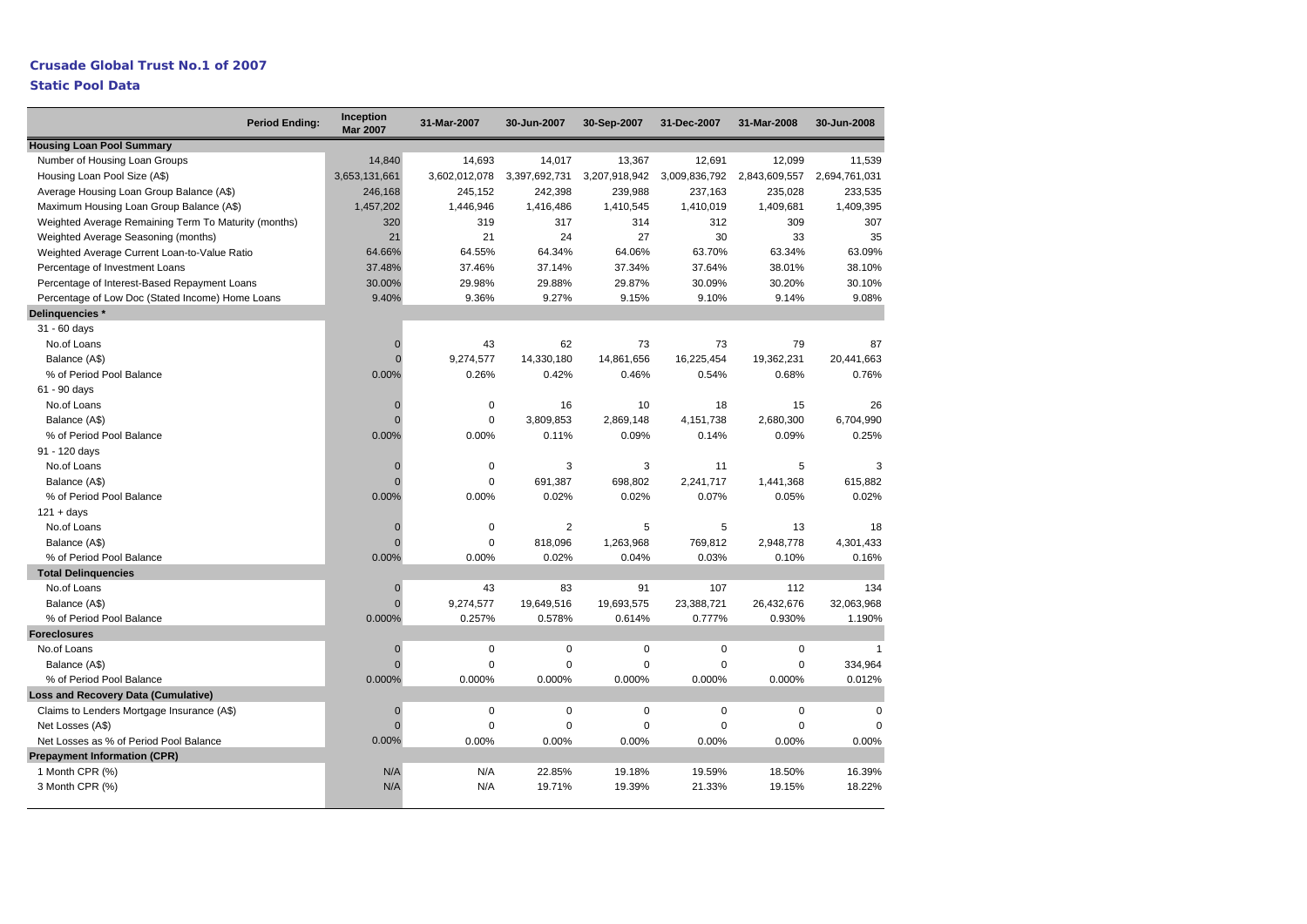### **Static Pool Data**

| <b>Period Ending:</b>                                                       | Inception<br><b>Mar 2007</b> | 31-Mar-2007 | 30-Jun-2007 | 30-Sep-2007 | 31-Dec-2007 | 31-Mar-2008 | 30-Jun-2008 |
|-----------------------------------------------------------------------------|------------------------------|-------------|-------------|-------------|-------------|-------------|-------------|
| Profile by Current Loan-To-Value Ratio (% of Period Pool<br><b>Balance)</b> |                              |             |             |             |             |             |             |
| 00.01% - 30.00%                                                             | 5.09%                        | 5.07%       | 5.30%       | 5.52%       | 5.66%       | 5.89%       | 5.99%       |
| 30.01% - 35.00%                                                             | 2.85%                        | 2.83%       | 2.88%       | 2.93%       | 2.99%       | 3.03%       | 3.10%       |
| 35.01% - 40.00%                                                             | 3.72%                        | 3.92%       | 3.98%       | 4.04%       | 4.25%       | 4.35%       | 4.48%       |
| 40.01% - 45.00%                                                             | 5.00%                        | 4.97%       | 4.91%       | 5.03%       | 5.04%       | 5.23%       | 5.29%       |
| 45.01% - 50.00%                                                             | 6.02%                        | 6.05%       | 6.15%       | 6.22%       | 6.41%       | 6.38%       | 6.53%       |
| 50.01% - 55.00%                                                             | 6.69%                        | 6.67%       | 6.49%       | 6.37%       | 6.30%       | 6.59%       | 6.62%       |
| 55.01% - 60.00%                                                             | 6.94%                        | 6.95%       | 6.98%       | 7.07%       | 7.41%       | 7.27%       | 7.36%       |
| 60.01% - 65.00%                                                             | 7.65%                        | 7.65%       | 7.65%       | 7.53%       | 7.51%       | 7.53%       | 7.62%       |
| 65.01% - 70.00%                                                             | 8.61%                        | 8.75%       | 8.85%       | 9.12%       | 9.24%       | 9.44%       | 9.20%       |
| 70.01% - 75.00%                                                             | 10.61%                       | 10.74%      | 10.91%      | 11.09%      | 10.72%      | 10.95%      | 10.95%      |
| 75.01% - 80.00%                                                             | 22.24%                       | 21.76%      | 20.93%      | 19.89%      | 19.15%      | 17.83%      | 17.32%      |
| 80.01% - 85.00%                                                             | 2.56%                        | 2.57%       | 3.03%       | 3.23%       | 3.34%       | 3.64%       | 3.82%       |
| 85.01% - 90.00%                                                             | 5.83%                        | 6.19%       | 6.07%       | 6.13%       | 6.32%       | 6.44%       | 6.40%       |
| 90.01% - 95.00%                                                             | 6.19%                        | 5.87%       | 5.86%       | 5.79%       | 5.60%       | 5.38%       | 5.24%       |
| 95.01% - 100.00%                                                            | 0.00%                        | 0.00%       | 0.01%       | 0.01%       | 0.03%       | 0.04%       | 0.07%       |
| $100\% +$                                                                   | 0.00%                        | 0.00%       | 0.00%       | 0.02%       | 0.01%       | 0.01%       | 0.00%       |
| Profile by Loan Product (% of Period Pool Balance)                          |                              |             |             |             |             |             |             |
| 1 Year Fixed                                                                | 1.58%                        | 1.58%       | 1.27%       | 0.64%       | 0.25%       | 0.35%       | 0.36%       |
| 2 Year Fixed                                                                | 1.33%                        | 1.32%       | 1.39%       | 1.56%       | 1.79%       | 2.20%       | 2.26%       |
| 3 Year Fixed                                                                | 17.11%                       | 17.26%      | 17.95%      | 18.86%      | 19.96%      | 20.28%      | 20.14%      |
| 4 Year Fixed                                                                | 0.77%                        | 0.78%       | 0.80%       | 0.84%       | 0.88%       | 0.94%       | 0.97%       |
| 5 Year Fixed                                                                | 8.54%                        | 8.65%       | 9.05%       | 9.57%       | 10.38%      | 11.17%      | 11.56%      |
| Basic Home Loan/STG Essential Home Loan/GAHL                                | 11.38%                       | 11.26%      | 10.81%      | 10.84%      | 10.59%      | 10.17%      | 9.95%       |
| <b>Standard Variable</b>                                                    | 2.14%                        | 2.11%       | 2.23%       | 2.53%       | 2.88%       | 3.06%       | 3.13%       |
| <b>Other Variable</b>                                                       | 57.15%                       | 57.04%      | 56.49%      | 55.15%      | 53.26%      | 51.84%      | 51.62%      |
| Profile by Loan Rate (% of Period Pool Balance)                             |                              |             |             |             |             |             |             |
| 4.01% - 4.50%                                                               | 0.00%                        | 0.00%       | 0.00%       | 0.00%       | 0.00%       | 0.00%       | 0.00%       |
| 4.51% - 5.00%                                                               | 0.00%                        | 0.00%       | 0.00%       | 0.00%       | 0.00%       | 0.00%       | 0.00%       |
| $5.01\% - 5.50\%$                                                           | 0.00%                        | 0.00%       | 0.00%       | 0.00%       | 0.00%       | 0.00%       | 0.00%       |
| $5.51\% - 6.00\%$                                                           | 0.26%                        | 0.25%       | 0.17%       | 0.13%       | 0.14%       | 0.14%       | 0.11%       |
| $6.01\% - 6.50\%$                                                           | 2.27%                        | 2.30%       | 2.14%       | 1.76%       | 1.66%       | 1.01%       | 0.43%       |
| $6.51\% - 7.00\%$                                                           | 13.91%                       | 13.92%      | 13.64%      | 12.99%      | 12.20%      | 12.23%      | 11.75%      |
| 7.01% - 7.50%                                                               | 70.00%                       | 70.09%      | 70.89%      | 17.63%      | 16.84%      | 17.38%      | 17.84%      |
| 7.51% - 8.00%                                                               | 7.93%                        | 7.91%       | 7.74%       | 58.19%      | 55.91%      | 2.24%       | 2.30%       |
| $8.01\% - 8.50\%$                                                           | 5.63%                        | 5.53%       | 5.42%       | 9.30%       | 7.52%       | 2.56%       | 2.17%       |
| 8.51% - 9.00%                                                               | 0.00%                        | 0.00%       | 0.00%       | 0.00%       | 5.73%       | 54.96%      | 53.39%      |
| $9.01\% - 9.50\%$                                                           | 0.00%                        | 0.00%       | 0.00%       | $0.00\%$    | 0.00%       | 9.49%       | 11.77%      |
| 9.51% - 10.00%                                                              | 0.00%                        | 0.00%       | 0.00%       | 0.00%       | 0.00%       | 0.00%       | 0.24%       |